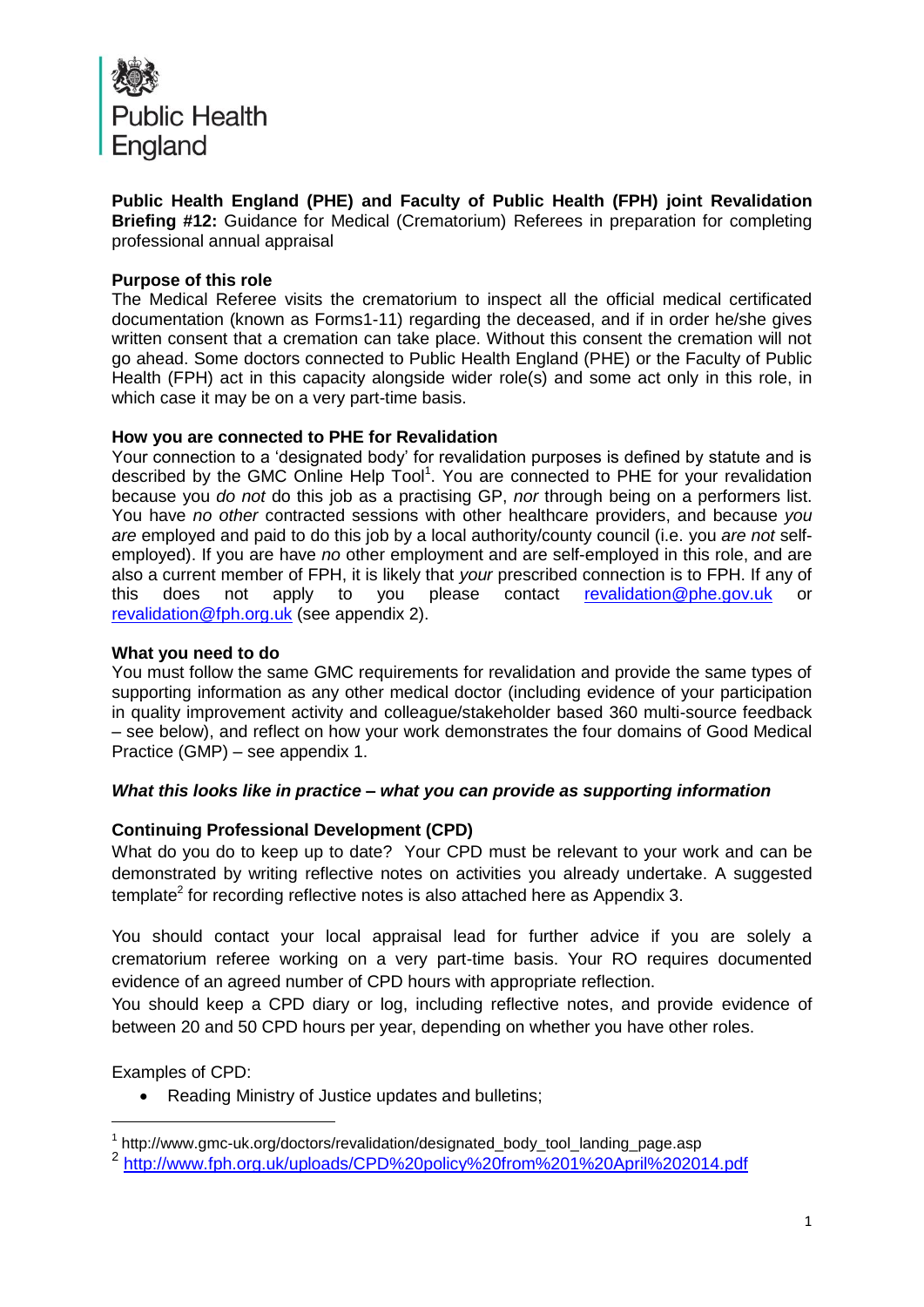

- Revising/referring to cremation regulations;
- Reading BMJ or other journals;
- Learning from discussing clinical details with certifying doctors (perhaps looking up afterwards too);
- Attending meetings and workshops e.g. for funeral directors and bereavement Officers;
- Reading the various reports related to Shipman and reflecting on the implications for your practice;
- Participating in the medical referee forum (details available on request):
- Providing evidence of formal 360 multi-source feedback using the Public Health specific version of the GMC paper colleague questionnaire – see further information under 'Colleague & Stakeholder Feedback' below;
- Any reflection/actions taken in response to problems such as avoiding delay to funerals, dealing with doctors who fail to comply with the regulations;
- Knowledge of the new role of Medical Examiner, the new legislation and its future implementation;

## **Quality Improvement Activity**

 What have you done to improve the quality of service you provide? Details about this requirement can be found in the Faculty of Public Health Speciality Specific Guidance

Examples of quality improvement:

- Offered feedback or training/workshop to doctors or funeral directors;
- Streamlined processes:
- Improved communication (with Trust Medical Directors, Coroners etc)
- Taken action which resulted in a change in practice in a hospital, GP practice or funeral service;
- Taken action which has resulted in improved quality of information received
- An audit of practice or process;
- Case review with Crematorium Referees from other crematoria, or with their deputies.

**Significant Events** There may not have been any, but examples could include:

- An issue that could have resulted in a possible delay to a funeral and consequent distress to relatives;
- Difficulty securing the correct paperwork and signatures from (a) doctor(s);
- A misunderstanding or failure of communication with a coroner's officer that had, or could have had, an impact on cremation decision or funeral date.

You should provide reflective notes on any documented significant events.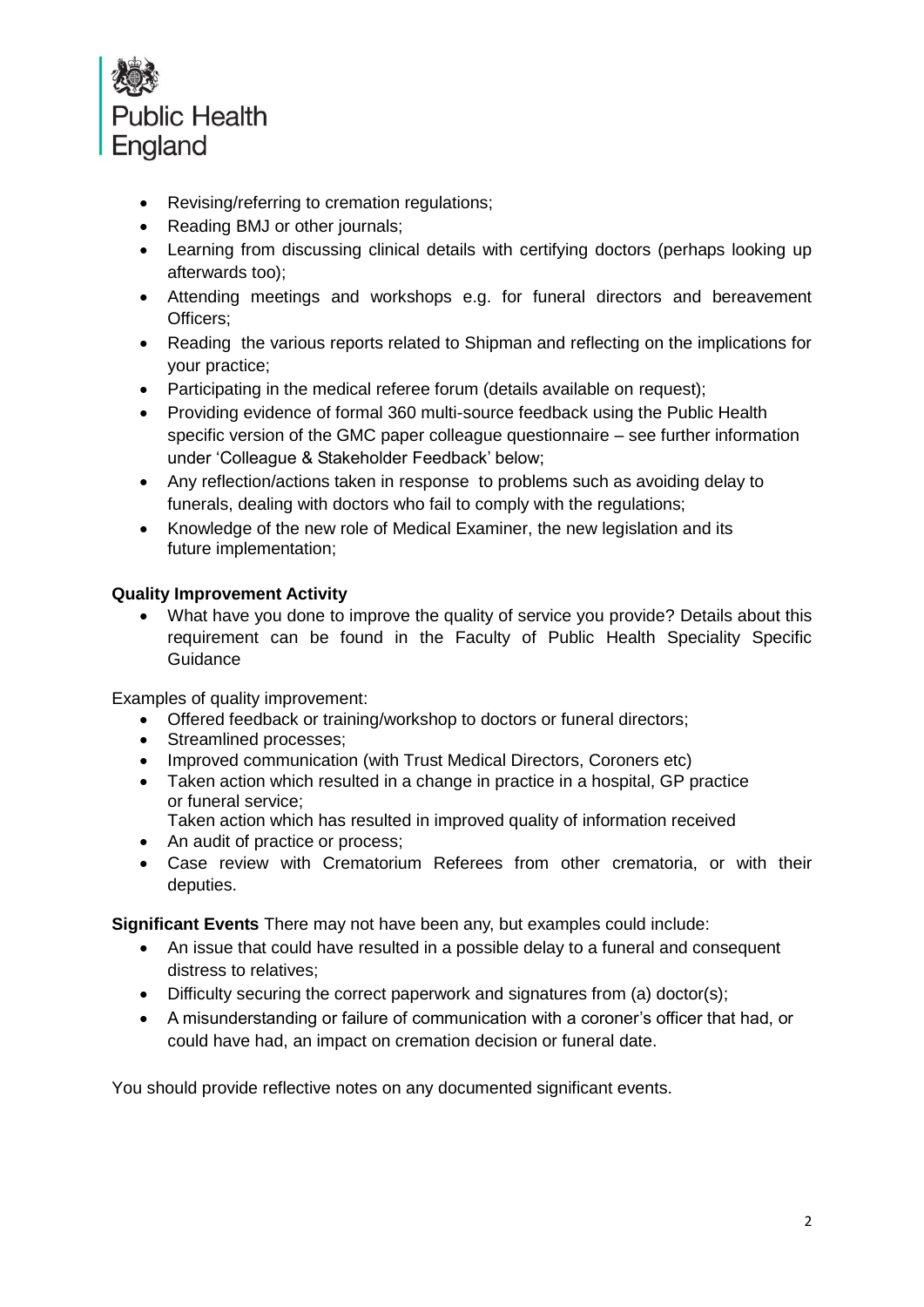

# **Complaints & Compliments**

These will probably be received verbally. They could be from doctors, funeral directors, the coroner, the coroner's officer, or Ministry of Justice officials. You might get compliments from relatives but in terms of feedback this group should not actively be contacted for obvious reasons at this distressing time. You should provide reflective notes on any documented complaints.

## **Colleague/Stakeholder Feedback**

You are required to collect formal colleague based 360 feedback using the "RMS UK Public Health Doctor" online questionnaire. Both PHE and the FPH recommend the use of this questionnaire.

When you are thinking about your raters, we understand you may work in a very narrow field, but please think as widely as you can about who you approach to rate you. You should always include your line manager or supervisor. Others could be people such as:

- Crematorium Staff one of these must be your line manager
- Bereavement Services Manager
- Funeral Directors:
- Solicitors (if this group of raters charge for a response to a questionnaire we can contact them for you to clarify the statutory nature of your request and ask them to waive such a charge);
- General Practitioners:
- Nursing staff / professional carers.
- Fellow Medical Referees who you may cover leave for

Please note in both cases we will require you to obtain a minimum of 6 responses. Therefore it is advisable a questionnaire is sent to in excess of this number to ensure this absolute minimum is met. If this is not possible please contact your regional revalidation office for further advice.

Remember to describe any actions you have taken in light of the feedback in the colleague feedback section of your input form and in your Personal Development Plan.

## **Patient Feedback**

You definitely won't have any! But you could include feedback from relatives here if it is available. Obviously, please do not actively approach recently bereaved relatives – this is not appropriate.

## **Academic/Research/Education/Training**

If you have any publications, or you have performed any educational activities relevant to this role, please include evidence of this as part of your supporting information. It is unlikely that, in this role, you will have a formal education and training role. This year's PDP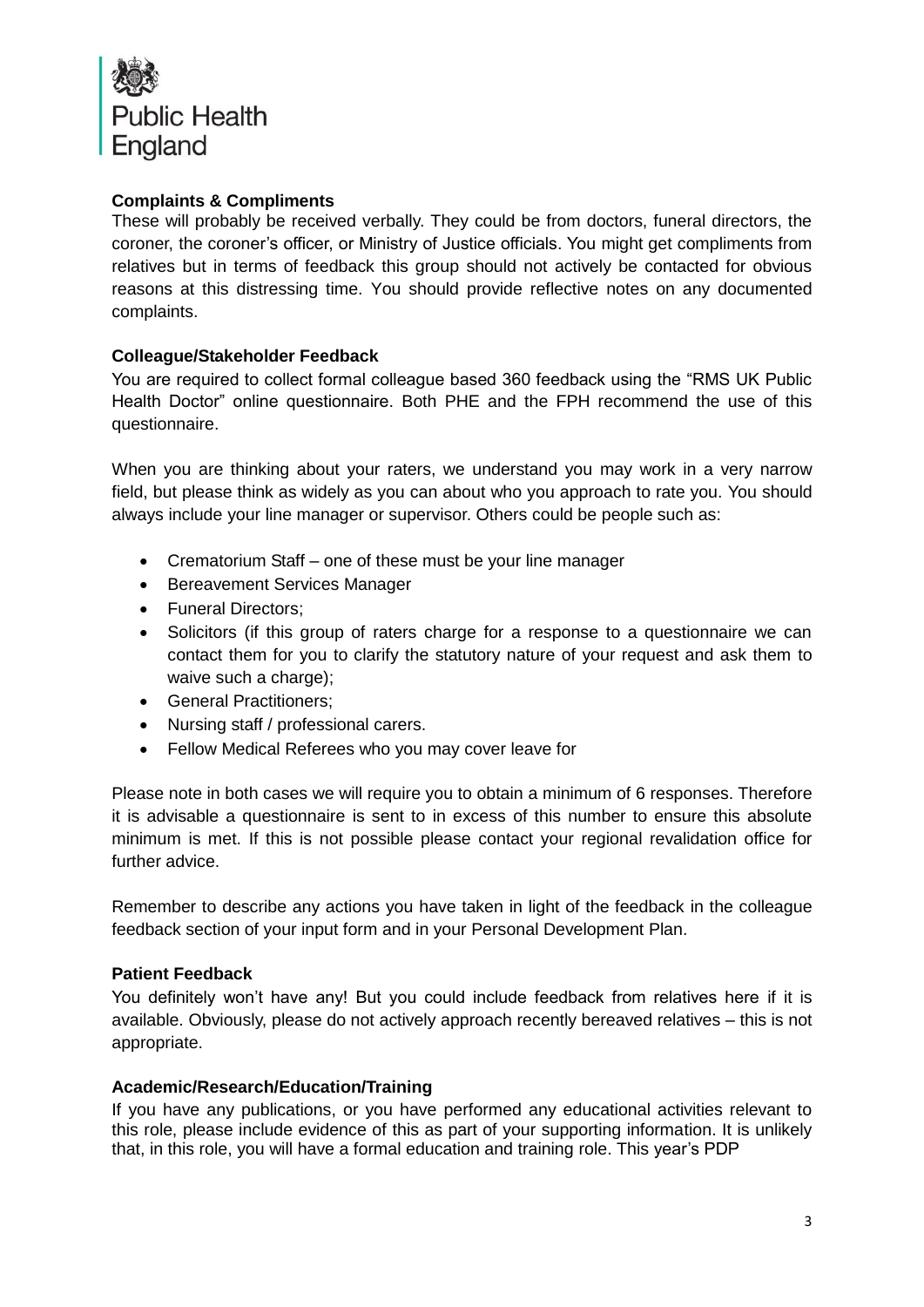

May look very like last year's! It doesn't matter as long as you can show you have a plan for keeping up to date. If you have completed a colleague feedback exercise you may have identified some development themes that could be added. Some examples of development needs could include:

- $\bullet$  keeping up to date with clinical practice;
- improving your ability to undergo reflective appraisal;
- more formal personal quality assurance and feedback systems;
- Personal preparation around establishing the new arrangements and how you support your organisation/s for that change (and also how you support yourself) regarding the new role of medical examiner.
- Update knowledge of medical conditions and diagnostics tests

## **Achievements and Challenges and Aspirations**

You may wish to repeat information you have used for quality improvement. You may have built a successful working relationship with a difficult colleague. You may have worked effectively despite constraints around office space/equipment/administrative support etc. Some medical referees are working beyond the usual retirement age. Typical aspirations might include 'staying engaged and up to date and doing a good job until I retire'; 'supporting a succession plan'; 'supporting the transition to the role of medical examiner'.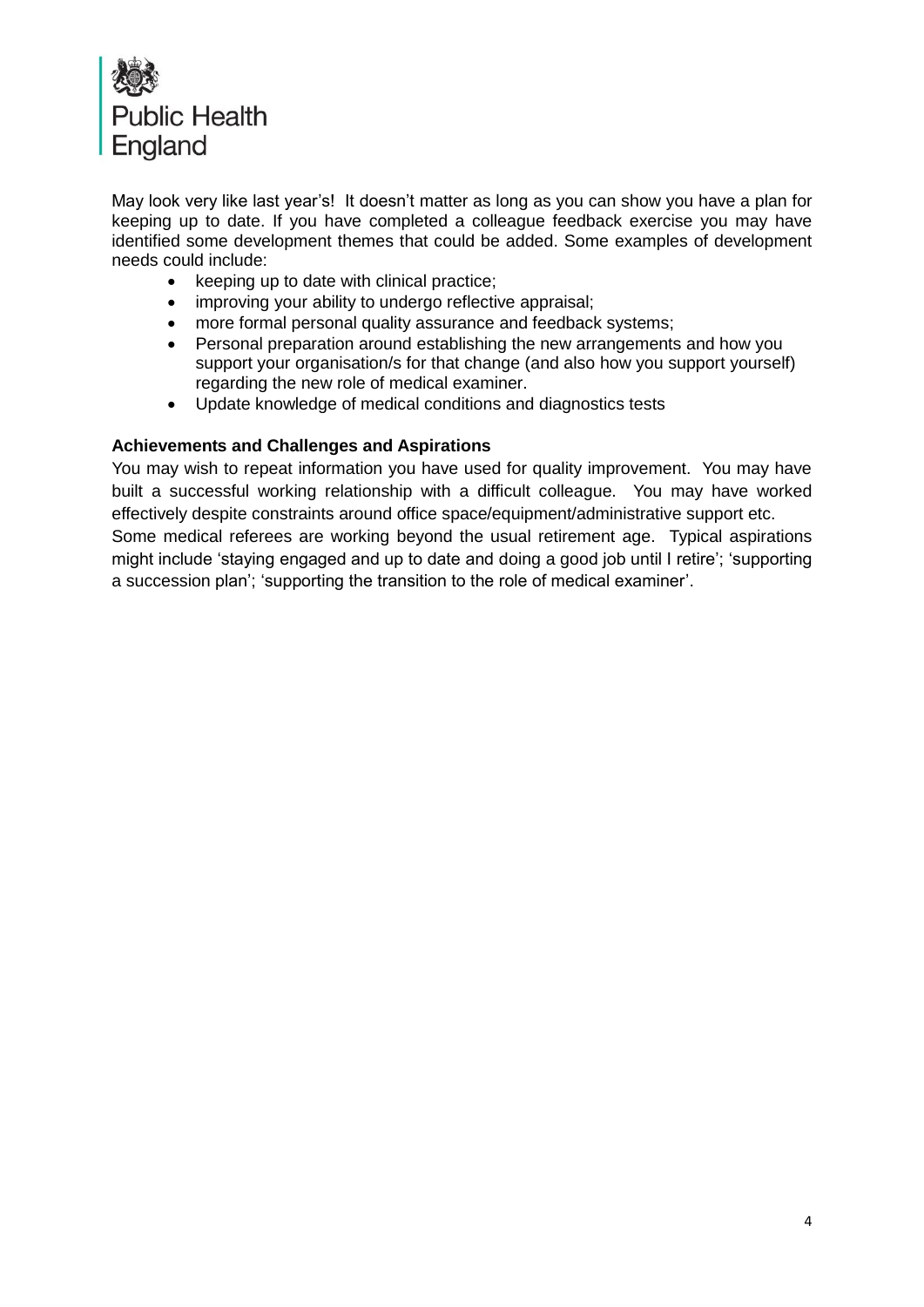

APPENDIX 1

## **What to reflect on in domain 1-4 summaries of Good Medical Practice (GMP)**

#### *Domain 1: Knowledge, skills and Performance*

Describe how you keep up to date through CPD. Refer to evidence, such as audit or feedback about your performance.

Keeping up to date via the Ministry of Justice (MoJ) website to maintain knowledge of the law around cremation

## *Domain 2: Safety and Quality*

You could argue that the main purpose of your role is safety and quality – the cremation regulations are ultimately there to protect patients and their families. You can refer to anything you have included in your quality improvement section here.

Include any advice given to funeral directors on dealing with bodies with serious communicable diseases.

You can describe how you protect the service from any risks posed by your health. E.g. did you have the flu vaccine? If you have ill health or stress - how you do ensure that your work is not affected? What systems do you have in place to make sure you don't forget important items? E.g. paper, or electronic check-list and reminders.

Describe around the need for awareness of checking for battery powered and other implants that could cause problems during cremation

## *Domain 3: Communication, partnership, teamwork*

You should reflect on the feedback conversation based on the analysis from the 360 questionnaires that went out to your colleagues (see earlier section on colleague feedback). Refer to any areas in which you were rated highly particularly around communication, partnership and teamwork that have meant in the last year you have achieved this domain, but also and more importantly areas that you were rated in as weaker, around which you now have specific development needs. Describe how you will act on them – most obviously build them into your next year's PDP. You may want to mention other items supporting information from quality improvement that you can reflect on also.

## *Domain 4: Maintaining trust*

Mention your professional indemnity cover. Refer to any equality and diversity training you have undertaken in the last year. Refer to any feedback about how you treat your colleagues (see above)

State how you ensure honesty and integrity in any statements you make or sign and in the cremation system.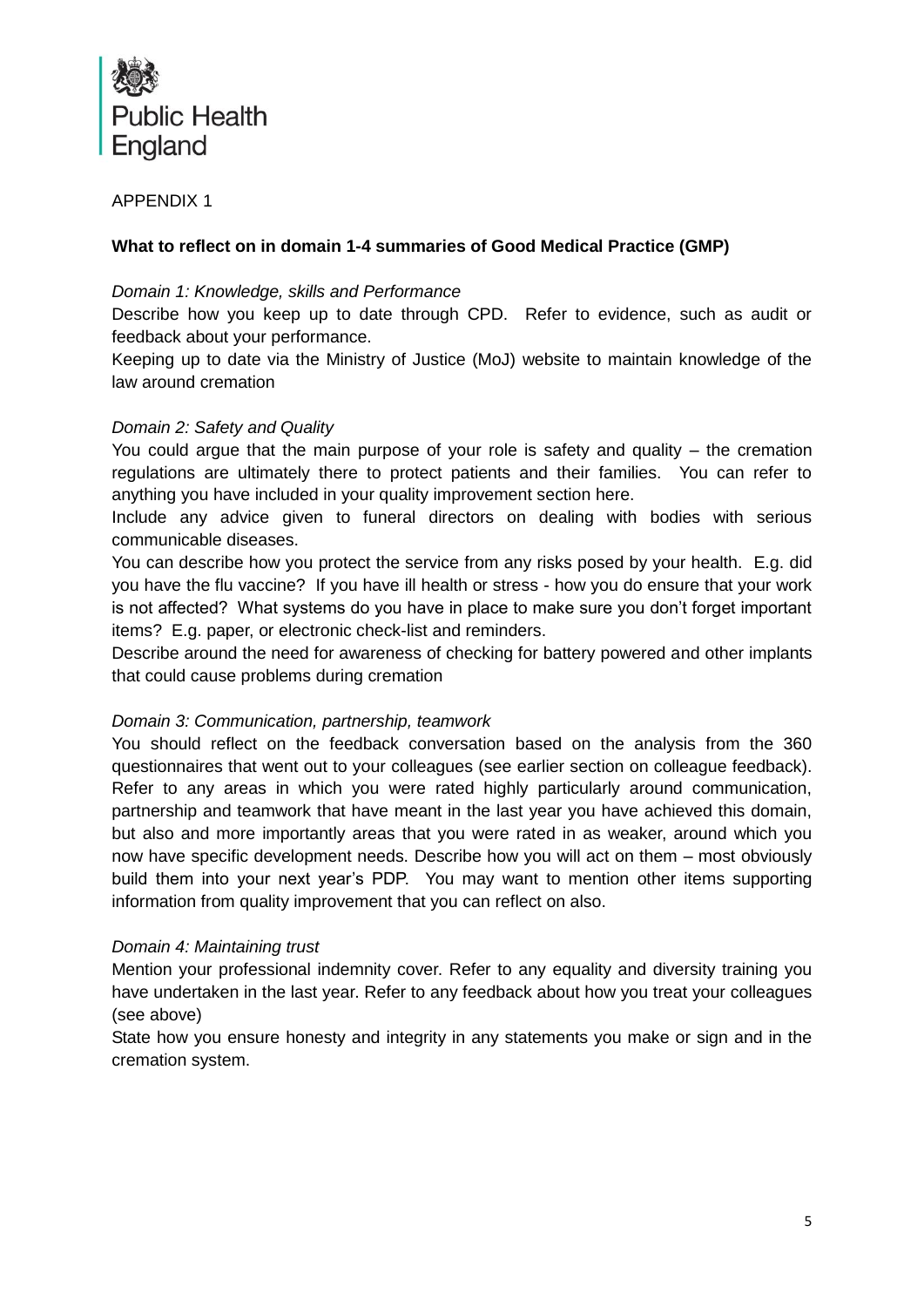

# Appendix 2

You can access help, advice and support by contacting the PHE regional revalidation teams across England, and from the Faculty of Public Health, in London – if they are your designated body, as follows:

| <b>North of</b><br><b>England</b>                                                                                     | <b>Midlands and East</b><br>of England                                         | <b>South of England</b>                                                | London                                                                                                      | <b>The Faculty of</b><br><b>Public Health</b>                        |
|-----------------------------------------------------------------------------------------------------------------------|--------------------------------------------------------------------------------|------------------------------------------------------------------------|-------------------------------------------------------------------------------------------------------------|----------------------------------------------------------------------|
| Names:<br><b>Neil Squires</b><br>Adele Ward<br>➤                                                                      | Names:<br>Giri Rajaratnam<br>≻<br><b>Christine Butler</b><br>↘                 | Names:<br>Judy Curson<br>≻<br>Nicola Wong<br>⋗                         | Names:<br><b>Cat Davies</b><br>⋗                                                                            | Name:<br>Revalidation<br>↘<br>Team                                   |
| Address:<br>Public Health<br>England,<br>North Region,<br>Blenheim House.<br>Duncombe<br>Street,<br>Leeds,<br>LS1 4PL | Address:<br>1st Floor,<br>5 St Philip's Place,<br>Birmingham,<br><b>B3 2PW</b> | Address:<br>2 Rivergate,<br>Temple Quay,<br>Bristol,<br>BS1 6EH        | Address:<br>PHE Victoria,<br>151 Buckingham<br>Palace Road,<br>London.<br>SW <sub>1</sub> W <sub>9</sub> SZ | Address:<br>4 St Andrews<br>Place.<br>London,<br>NW1 4LB             |
| Email:<br><b>NORTHrevalidati</b><br>on@phe.gov.uk<br>Telephone:<br>0300 303 8395                                      | Email:<br>MEErevalidation@<br>phe.gov.uk<br>Telephone: 0121<br>232 9279        | Email:<br>Appraisal.south@p<br>he.gov.uk<br>Telephone: 03300<br>245792 | Email:<br>LondonRevalidati<br>on@phe.gov.uk<br>Telephone: 020<br>7811 7408                                  | Email:<br>revalidation@fph.<br>org.uk<br>Telephone: 020<br>3696 1453 |

Nationally, the revalidation process within PHE is overseen by the team in the Office of the Responsible Officer (ORO). The members of the team are:

- **Dr Imogen Stephens,** Consultant in Public Health Strategy and Deputy Responsible Officer
- **Nigel Woods,** Revalidation Programme Manager
- **Matthew Skinner,** Revalidation Programme Advisor
- **Anna McNeil,** Revalidation Programme Coordinator
- **Jackie Sowerbutts,** Consultant in Public Health Strategy Medical and Dental Professional Performance
- **Nikki Morris,** Personal Assistant to the Responsible Officer

Email: [revalidation@phe.gov.uk](mailto:revalidation@phe.gov.uk)